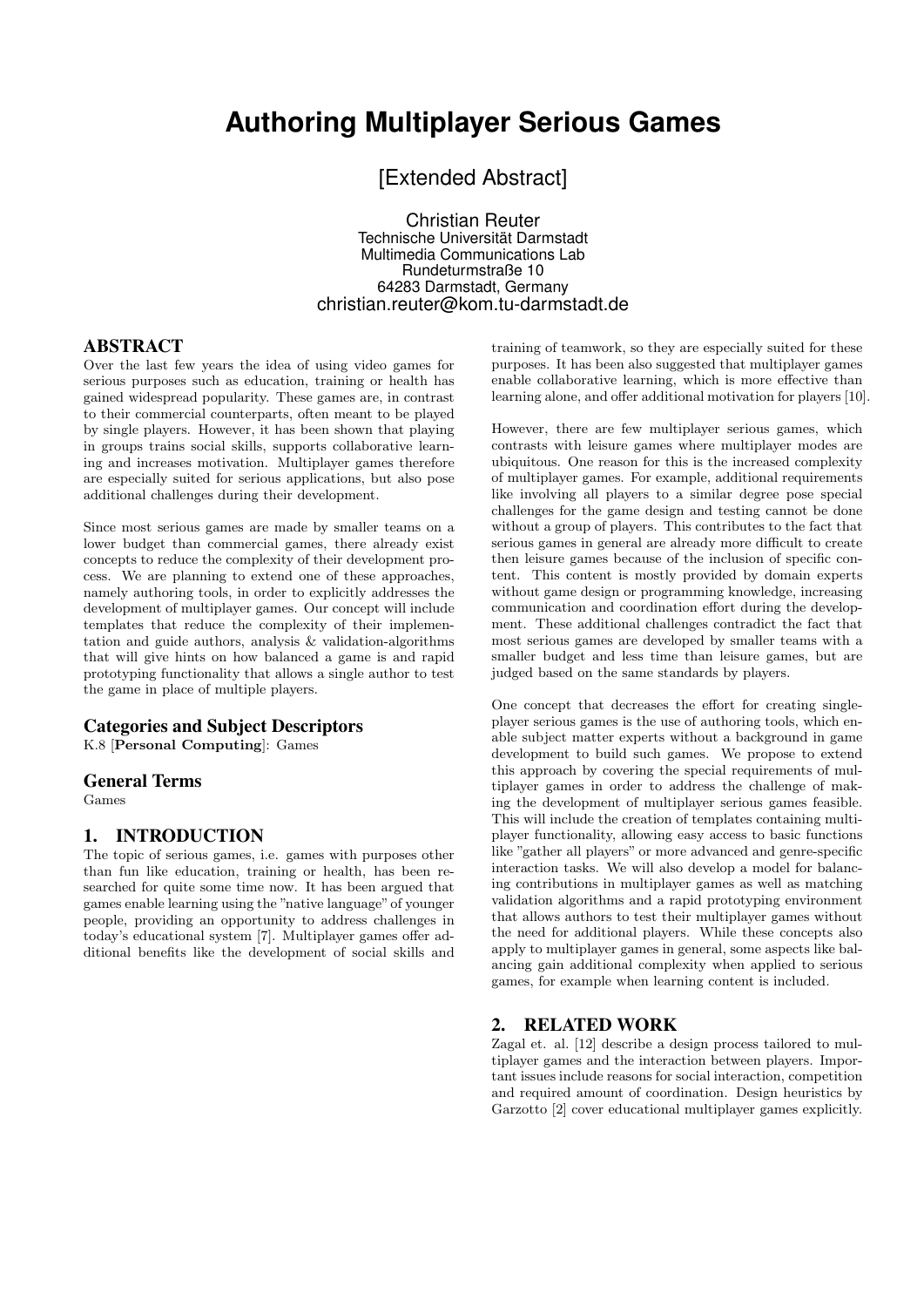If a game is meant to support collaborative learning, it must be collaborative in the first place. This means that all players must share the same ultimate goal and that they always win or loose as a team. Zagal [13] outlines some lessons and possible pitfalls related to collaborative gameplay such as giving players different abilities and responsibilities or preventing players from deciding for the whole group. Manninen and Korva [4] provides collaborative puzzles and finds that constraining the environment makes the players stay together more often or that having a threat of punishment increases the need for collaboration.

Collaborative learning requires the correct setup. According to Dillenbourg [1], this includes the right group size, distinct roles and symmetric knowledge of the participants. Zea et. al. [14] applies these principles to game design and derived guidelines such as individual accountability of the players, a leading role that rotates between the players.

Authoring tools are already used to support the development of singleplayer serious games. Their main features include process support by guiding the workflow, predefined templates that can be filled with arbitrary content, automated checks to prevent errors and visual programming. By offering these features, users without programming or game design knowledge can create or modify games with these tools. Some tools offer additional features such as adaptive gameplay, rapid prototyping or cross-platform publishing to further support the development process. Examples include  $\langle e\text{-}Adventure \rangle$  [9],  $\langle \text{Set} A E$  [11] and  $\langle \text{StoryTec} \rangle$  [5].

To the best of our knowledge there are no authoring tools for games that explicitly address multiplayer issues. Using game engines [6] is the most flexible, but also much more complex, alternative. Another idea would be to use mission editors from leisure games such as *Portal*  $2<sup>1</sup>$ . These editors are often easy to use, but usually the resulting gameplay cannot be changed and the ability to introduce own content such as images or videos is very limited. For e-learning, there are authoring tools for collaborative settings such as COLLAGE [3], but these focus mainly on content and do not allow the creation of games.

## 2.1 Prior Work

In our prior work we compiled these sources into the following list of requirements for collaborative multiplayer games, covering both educational and game design properties:

- Give realistic and logical reasons for collaboration
- Require equal contribution by all players
- Minimize waiting times
- Promote communication
- Include actions to coordinate

We then modified the authoring tool *StoryTec* in order to allow the creation of multiplayer games [8] matching these criteria. The prototype focused mainly on basic adventure

gameplay, supporting features such as scripts reacting differently for each player, but did not include specific user support for multiplayer issues. *StoryPlay*, the corresponding runtime environment, was extended with basic networking support, a simple avatar system and a text chat. After that, a collaborative multiplayer adventure game for two players was created with the authoring tool as an example use case.

An evaluation with 24 players showed that players enjoyed the game and that it fulfilled these combined requirements. The authoring tool itself, which was not the focus of that work, was deemed usable by experts. However it was also shown that using the new multiplayer features required lots of effort even for these users. We therefore concluded that in order to allow the creation of multiplayer games by inexperienced users, further improvements must be made.

# 3. PROPOSED RESEARCH

Our approach for supporting the development of multiplayer serious games by an authoring tool has three main concepts: templates, analysis & validation and rapid prototyping.

# 3.1 Templates

Templates are already used to encapsulate the implementation of complex features such as minigames. They serve as a guideline for inexperienced users and can be configured and filled with individual content.

We intend to create new templates based on multiplayer patterns, focusing on the interaction between players on different levels of abstraction. An example for a high level pattern is "gather all players", while "giving another player a boost" is more specific and only applies to a certain type of gameplay. For the next step we will continue to identify the properties specific to multiplayer games and to extract appropriate patterns from related work as well as from existing games. These abstract patterns will then be transformed into concrete templates.

One of the patterns we already discovered is player separation [8]. In order to promote interaction, players can possess different information, have different skills and tools or be at different locations. These types of separation can be either fixed by the author or freely decided by the players, for example by trading items.

## 3.2 Analysis & Validation

In a singleplayer setting the resulting game can be automatically checked for a set of common errors. This includes syntactic checks like "startscene given" or semantic checks such as "scene reachable under certain conditions".

For multiplayer games, these checks must be modified in order to work with different players acting concurrently. Also new checks must be introduced in order to ensure the game's balancing and workload distribution between players, which is often overlooked by authors who are not familiar with multiplayer games. The authoring tool could also calculate estimated waiting times for each player or give hints regarding the appropriate number of players if it suspects that some players will be idle for most of the time. For this, a model and formal definition for balancing as well as concepts for measuring how balanced a game is will be developed.

<sup>1</sup>http://www.teachwithportals.com